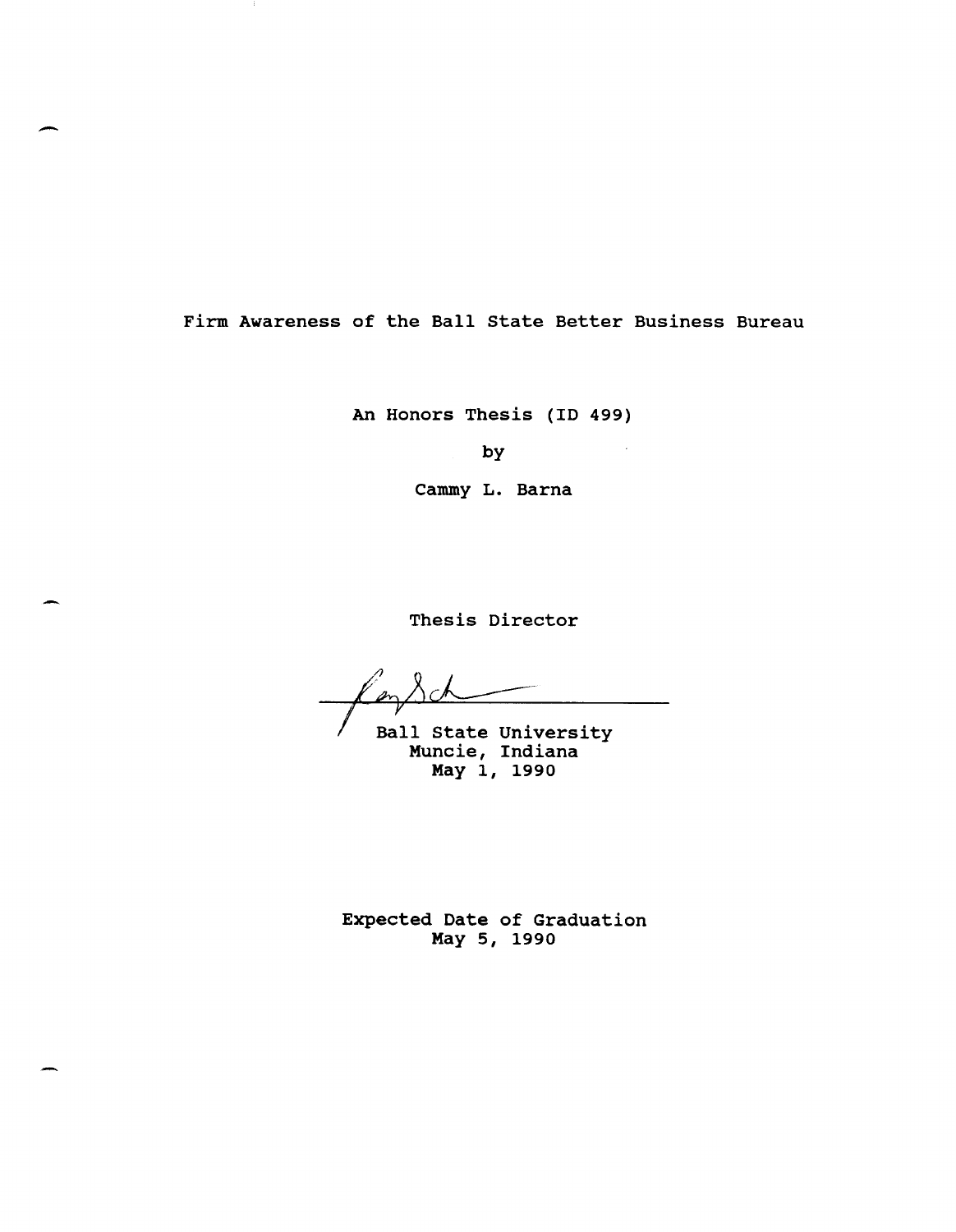.B~BFirm Awareness of the Ball state Better Business Bureau

-

 $\mathsf{S} \mathfrak{g} \mathsf{C} \mathfrak{o} \mathsf{H}$  .  $7$ hec $\leq$ \_D<br>2487 .-z.Y  $1990$ 

-

Within the halls of the Whitinger Building lies a unique opportunity for students seeking a career in business. The opportunity I am referring to is working for the Ball state Better Business Bureau. I have been actively involved with the bureau for two semesters and the confidence I hold in its benefits have led me to conduct my Honors Thesis on this subject. In particular, I investigate firms' awareness of Better Business Bureau.

The purposes of the Ball state Better Business Bureau are really two-fold. On the one hand, the bureau offers a student insight into real-world business applications. Around fifty students staff the Ball state bureau each semester performing duties ranging from record keeping to pursuing prospective members. As stUdents investigate and act on questionable business practices and carry out day to day operations in the bureau, they obtain excellent professional experience. The Ball state Bureau contains ten departments that each require many skills such as record-keeping and working well with the public.<sup>1</sup> Students who advance within the organization, based on past performance, become managers or assistant managers in the

<sup>&</sup>lt;sup>1</sup> The Ball State Better Business Bureau departments include:<br>Information Resources, Performance Records, Landlord/Tenant Landlord/Tenant Relations, Advertising Review, Human Resources, Mediation, Public Membership Development, Office Operations, and Charitable Solicitations.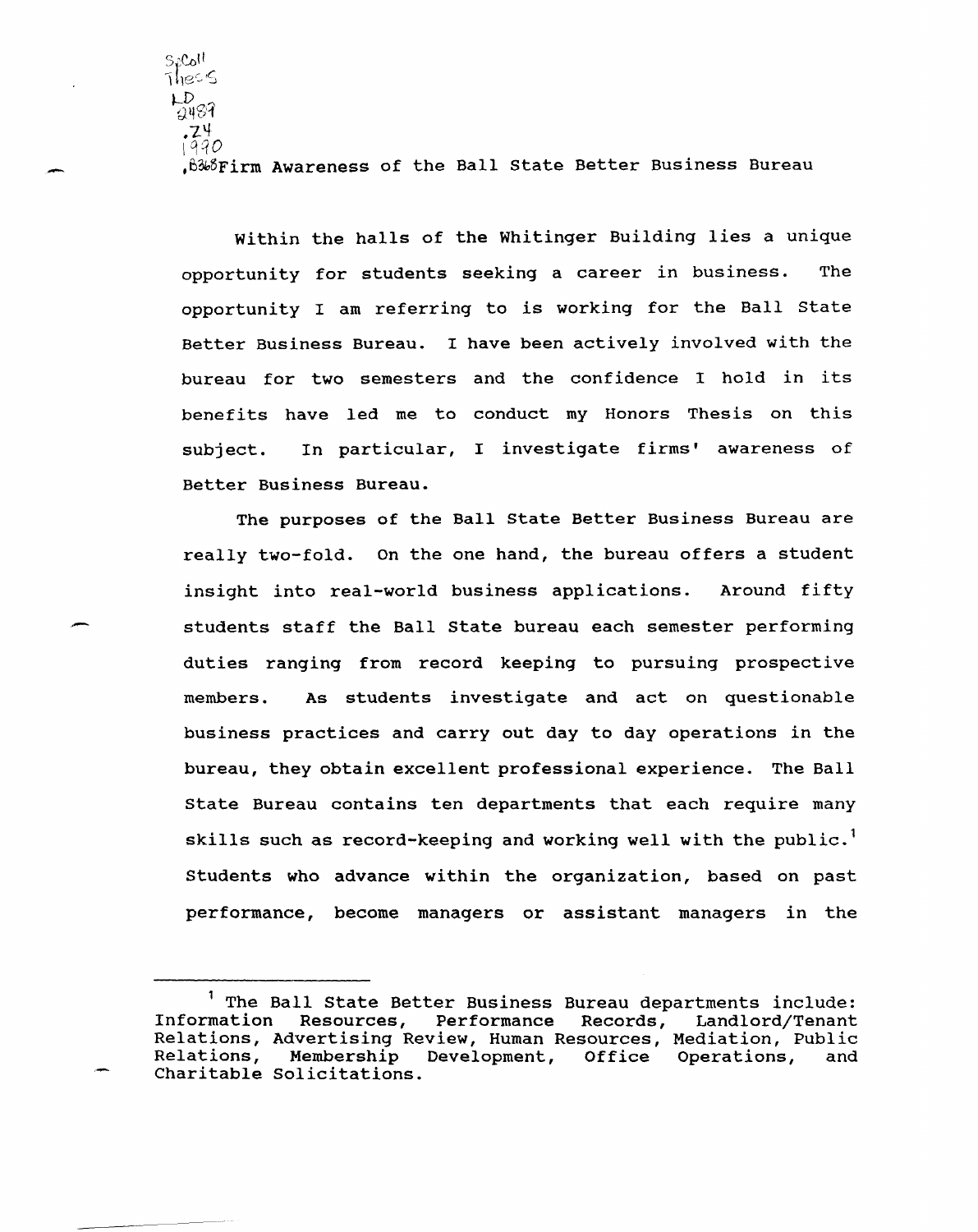department of their interest.

-

--

The primary purpose of the Ball state Better Business Bureau, however, is to serve consumers and firms. Although the Ball state bureau is unique because it is the only bureau in the world that has been established and run solely by students on a university campus, it still offers a full line of consumer services found in other bureaus located across the country. Like other bureaus across the country, the Ball state bureau strives to improve the relationships between firms and consumers. The bureau becomes involved with firms and consumers through several channels. First, the Advertising Review Department reviews advertising in all media in Delaware county. This department is responsible for investigating questionable advertising claims and seeks corrective action when the bureau considers a claim to be untrue, exaggerated, deceptive, or misleading. When reviewing advertisements, staff members look for such things as the date sales become effective, meanings and sizes of asterisks, and words such as "FREE," "CREDIT," and "LOWEST PRICE GUARANTEED." The Council of Better Business Bureaus publishes the Code of Advertising booklet that contains basic advertising standards intended to guide advertisers, advertising agencies, and advertising media.

If the staff member feels, after doing an advertisement review, that the advertisement should be looked into further, a shopping report is performed. Shopping is a technique used to check advertising claims by having someone look into the

2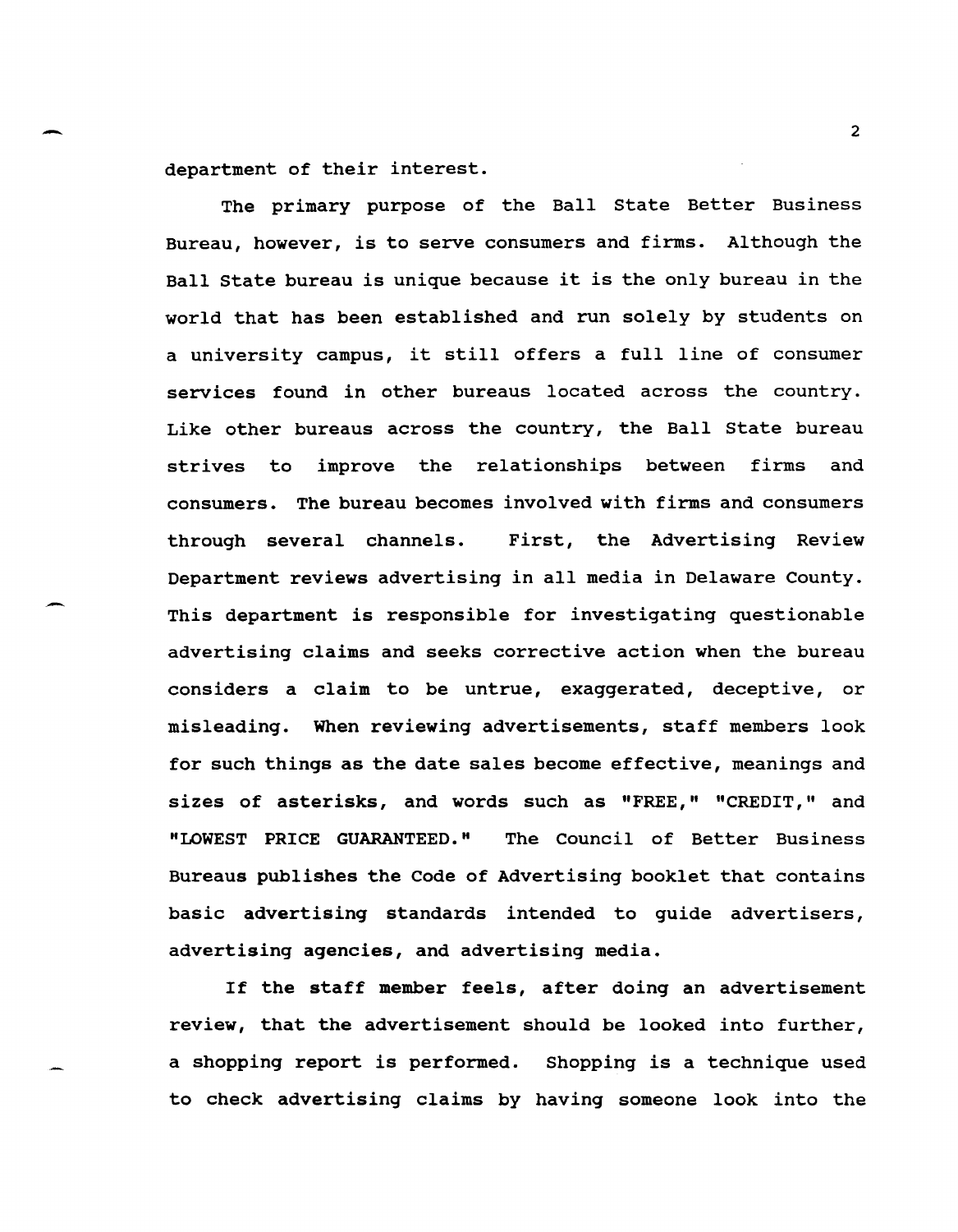purchase of the advertised product or service. The shopper goes into the store and, acting as a typical customer, inquires about the item in question. A shopping report is then written detailing the shopping experience.

-

--

More commonly, however, questionable advertising results in the performance of Advertising Double Checks. After a problem is discovered, an Advertising Double Check form is sent to a firm detailing the area of concern and suggesting ways of improving the advertisement. The Better Business Bureau sends out approximately 20 Advertising Double Checks per month. If the form is not sent back within 14 business days, then a follow-up letter is sent warning the business of a possible change in its assigned code at the discretion of the Performance Records Department. Businesses often do not realize that Advertising Double Checks protect the consumer and business. By ensuring that advertising meets certain standards set forth in the Code of Advertising, this process serves the consumer; by advising against potentially litigious advertising, this process serves the business.

Second, the Public Relations Department also fosters a healthy business environment. This department's staff members send out biweekly Public Service Announcements that give general information to the public on various topic of consumer concern. The public service announcements are broadcasted on ten area radio stations and are based on pamphlets put out by the council of Better Business Bureaus. Some of these topics include tips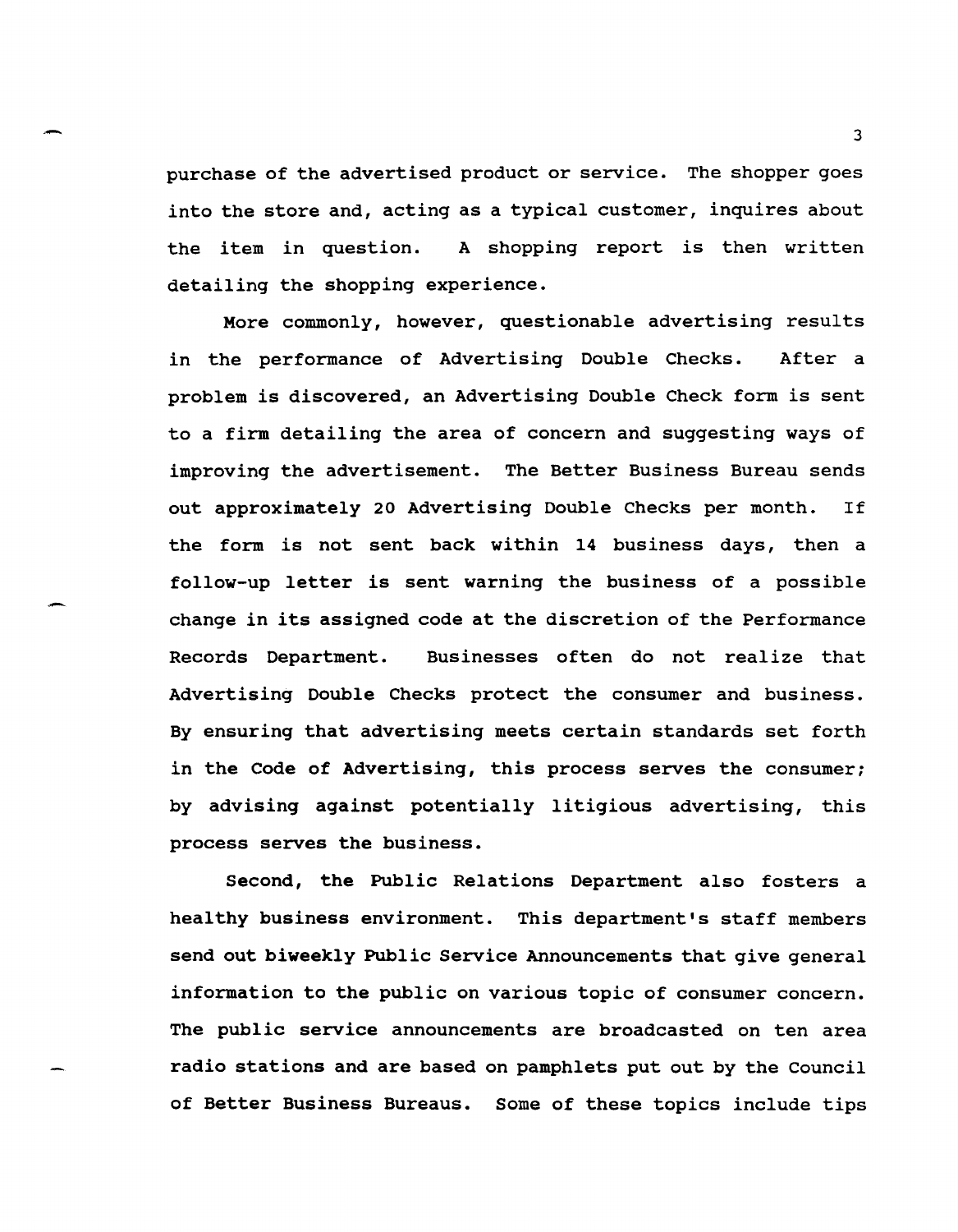on running a car, health spas, travel packages, and residential alarm systems. Says Katie Richert, Public Relations Manager, "Our department's main concern is keeping the public aware of the Ball State Better Business Bureau and the many services we offer."

Third, consumers contact the bureau when they request information on a particular firm, request information on purchasing a particular type of good, or when they file a consumer complaint against a business. When consumers seek information on a particular business, any bureau employee is allowed to read the performance code the firm has been assigned. The bureau does not act as a reference or give recommendations or endorsements. Rather, consumers must make their own decisions based on facts presented in the code. When consumers seek general information on a particular topic, the Information Resources Department can mail pamphlets to any interested party. Finally, when a consumer wishes to file a complaint against a company, it is the Mediation Department's responsibility to effectively perform the complaint process.

The Mediation Department acts as a liaison between the consumer and the business. The complaint process begins when the consumer completes the Official Consumer Complaint Form. The Ball State bureau receives approximately twenty complaints per month, excluding January when more complaints are filed because of Christmas related purchases and services. The department then screens the complaint to determine if it is

 $\overline{4}$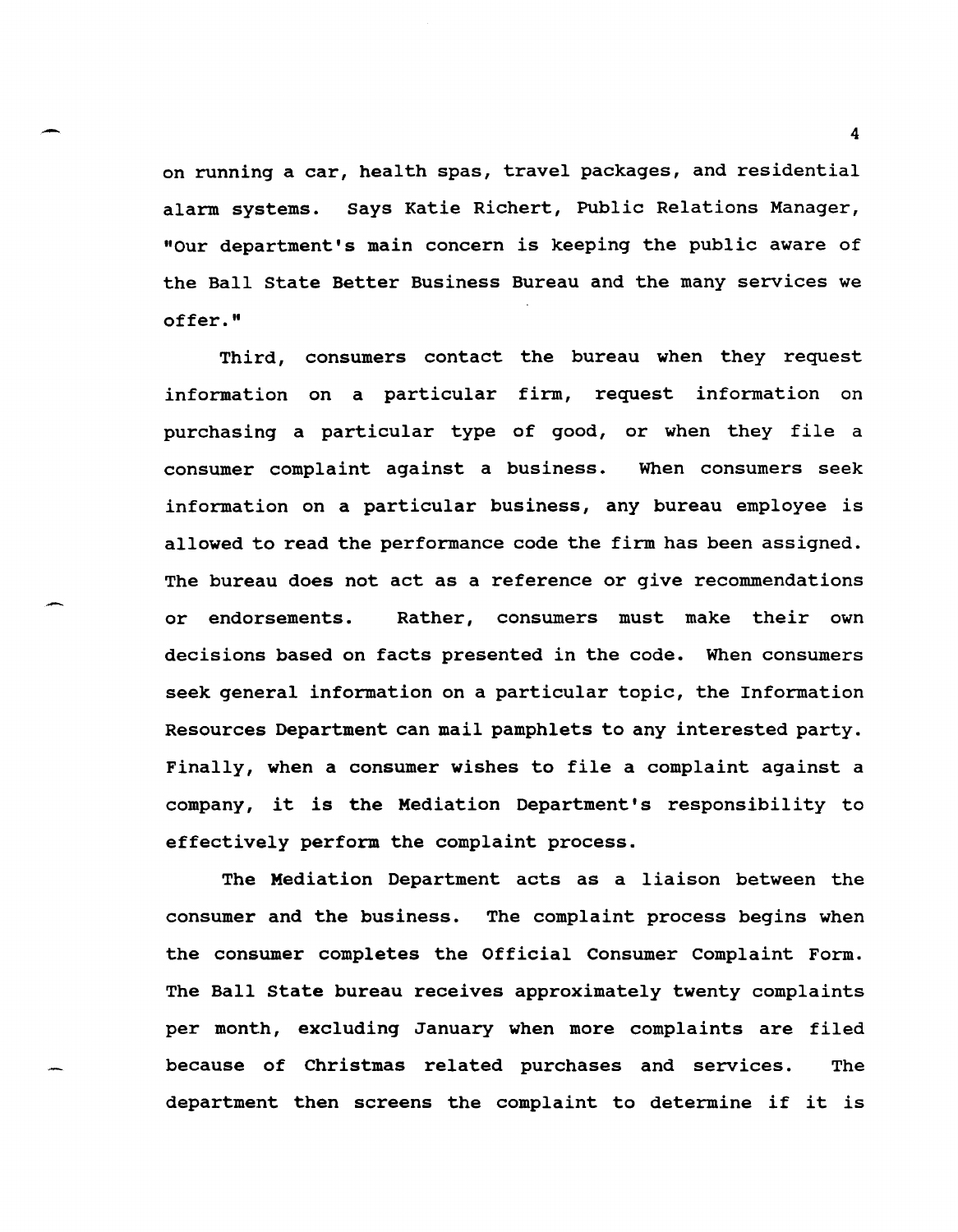within the bureau's purview. to the firm for its response. If the company does not respond The complaint is then presented in fifteen working days then the department issues a certified letter to the company and a Verification of NO Response to the consumer. If the company responds to the complaint, the department issues a Verification of Action form to the consumer to determine their degree of satisfaction. The case is closed thirty working days from the day the Verification of No Response or Verification of Action is sent to the consumer. Anywhere from ten to 20 cases are closed each month at the Ball state bureau. If a consumer is not satisfied with the firm's response and is still willing to pursue the case, the complaint is sent through the Rebuttal Process. Arbitration is used if the consumer cannot be satisfied and the firm is willing to cooperate. The Central Indiana Bureau handles all arbitration cases.

Finally, firms may initiate contact with the bureau. Firms are provided with the same opportunities as consumers to seek out information from the bureau that will aid in the development of sound business - consumer interaction. More often than not, the extent of a business' contact involves becoming a member of the Better Business Bureau. However, this initiation can be valuable to a firm because consumers are informed of the firm's membership in the Better Business Bureau. A business may become a member of the Better Business Bureau by filling out a Membership Identification Agreement that can be obtained in the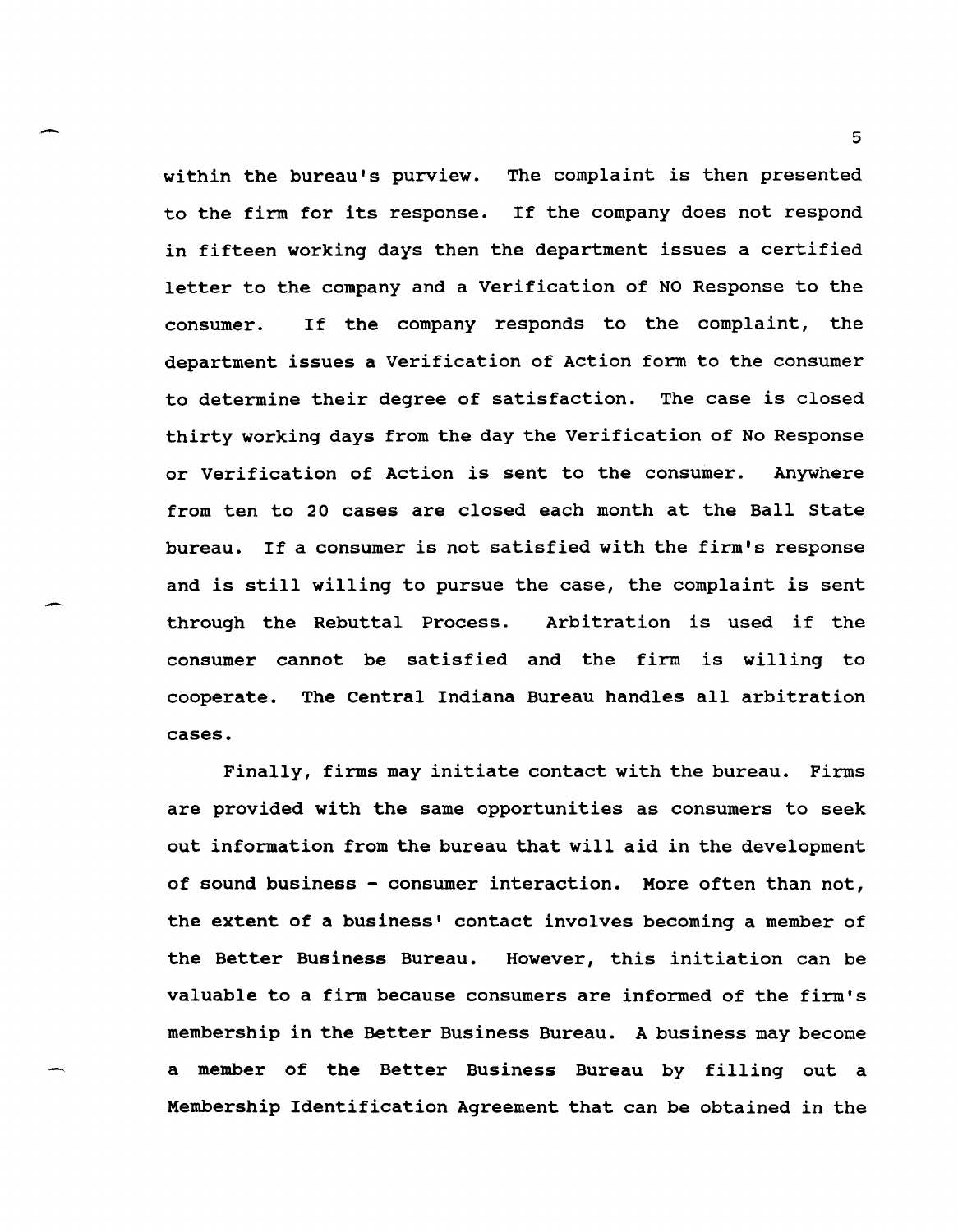bureau or can be delivered by a bureau employee. A firm must pay annual dues in advance and continuously adhere to the standards of membership. standards of membership include supplying background information, responding promptly to all complaints, cooperating with the Code of Advertising and many other requirements that assure the consumer that the firm is dependable.

-

Many firms, however, are unaware of the Ball state Better Business Bureau or its services. This thesis is an attempt to measure firms' awareness of the bureau. This thesis is similar to the Honors Thesis submitted by Constance Alexander in 1982. Alexander conducted an awareness study of the Ball state bureau by surveying Ball state students and permanent residents of Delaware county. She compiled results in three categories: 1) overall awareness of the Ball State Better Business Bureau by students and residents; 2) awareness of the Ball State Better Business Bureau by residents only; and 3) awareness of the Ball State Better Business Bureau by Ball State students. Alexander concluded that in the case of overall awareness, people were aware of the existence of the bureau but they did not realize the full range of services offered nor have they utilized these services in the past. The results from Delaware county residents indicated an awareness level lower than that of all persons surveyed; results from Ball State students indicated an awareness level higher than that of all persons surveyed.

6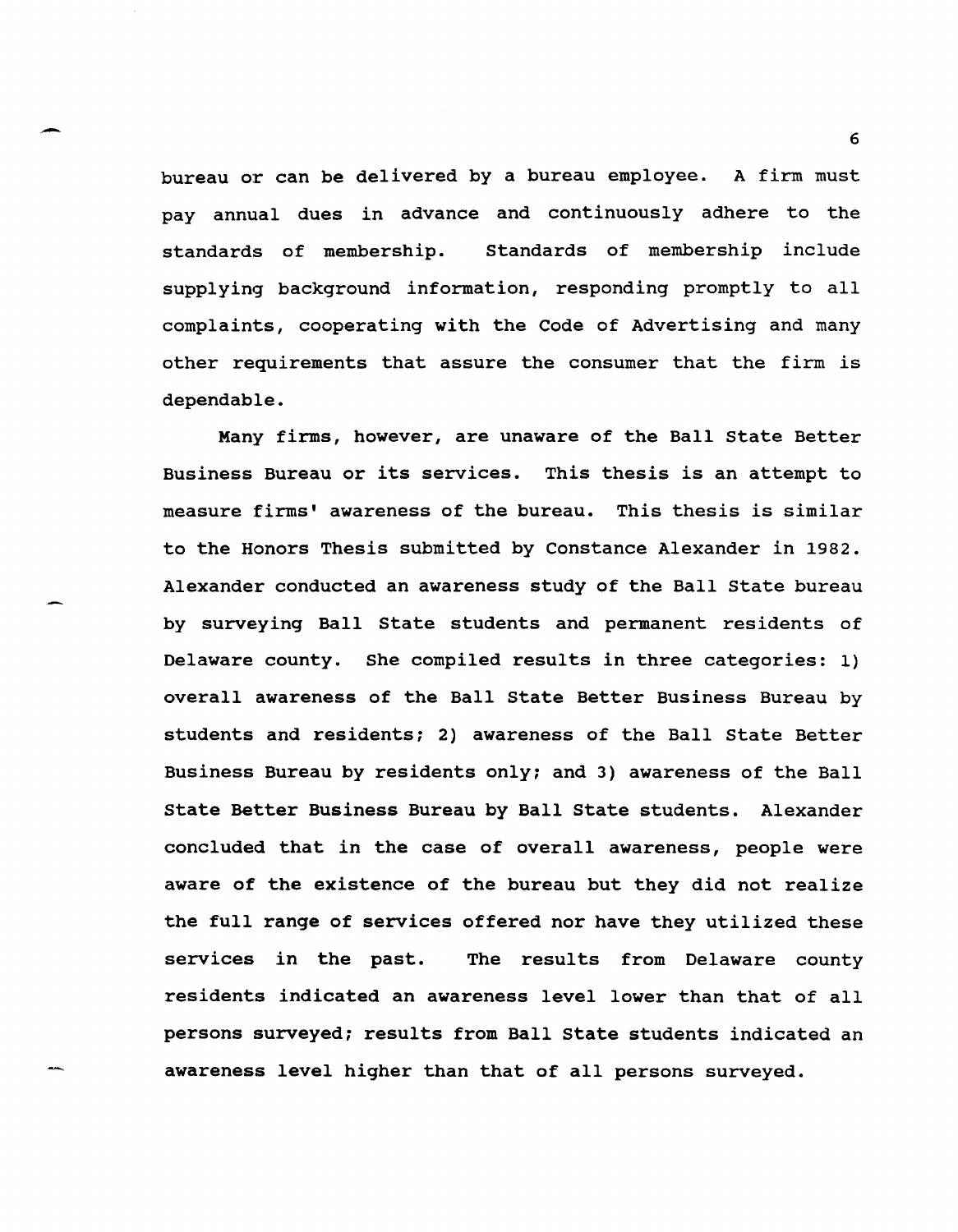In the following sections, firms' awareness of the Ball state bureau is measured. In section 1, the methodology of the thesis is discussed. Section 2 discusses the results of the thesis. section 3 summarizes the thesis and suggests further research topics.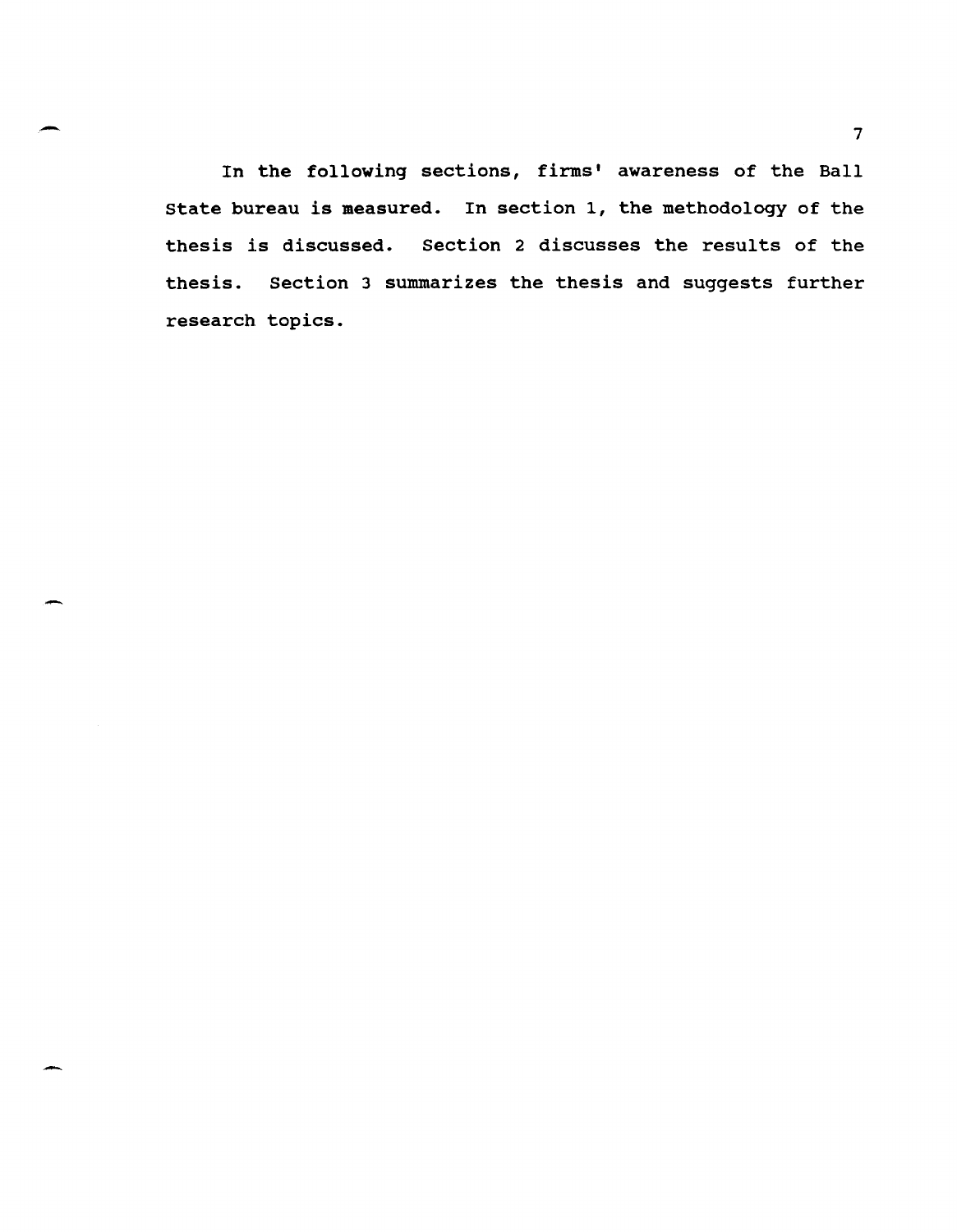section 1. Methodology.

Our population are firms that deal with Ball state students. We randomly drew our sample of 50 firms from the yellow pages in the Ball state directory. We reasoned that firms that deal with Ball state students would be more likely to know about the Ball state bureau because of students awareness of the bureau. Furthermore, We reasoned that these firms must have a substantial student clientele or they would not list their firms in the yellow pages. We chose our sample of 50 firms by using a table of random digits. We randomly chose a column and listed the numbers in that column. We then looked at the first two numbers in the random digit to find the page number in the yellow pages that we would pick. Then we used the last two digits to pick how far down the column we should go. For instance, the number 1638 led us to page 16, the third and eighth business down. Since the Ball State Yellow Pages only has 40 pages we often used the second and third number in the random digit to select the page. Finally, if the second and third number did not give us a page that we could use we used the third and fourth numbers in the random digit. Often we threw away the random digit and went to the next one. We continued in this manner until we obtained fifty numbers. Out of the fifty numbers we called we was only able to use 42 firms in our analysis. The reasons we excluded eight firms from our sample is because six firms would not respond to the survey, one firm had its phone disconnected, and we inadvertently repeated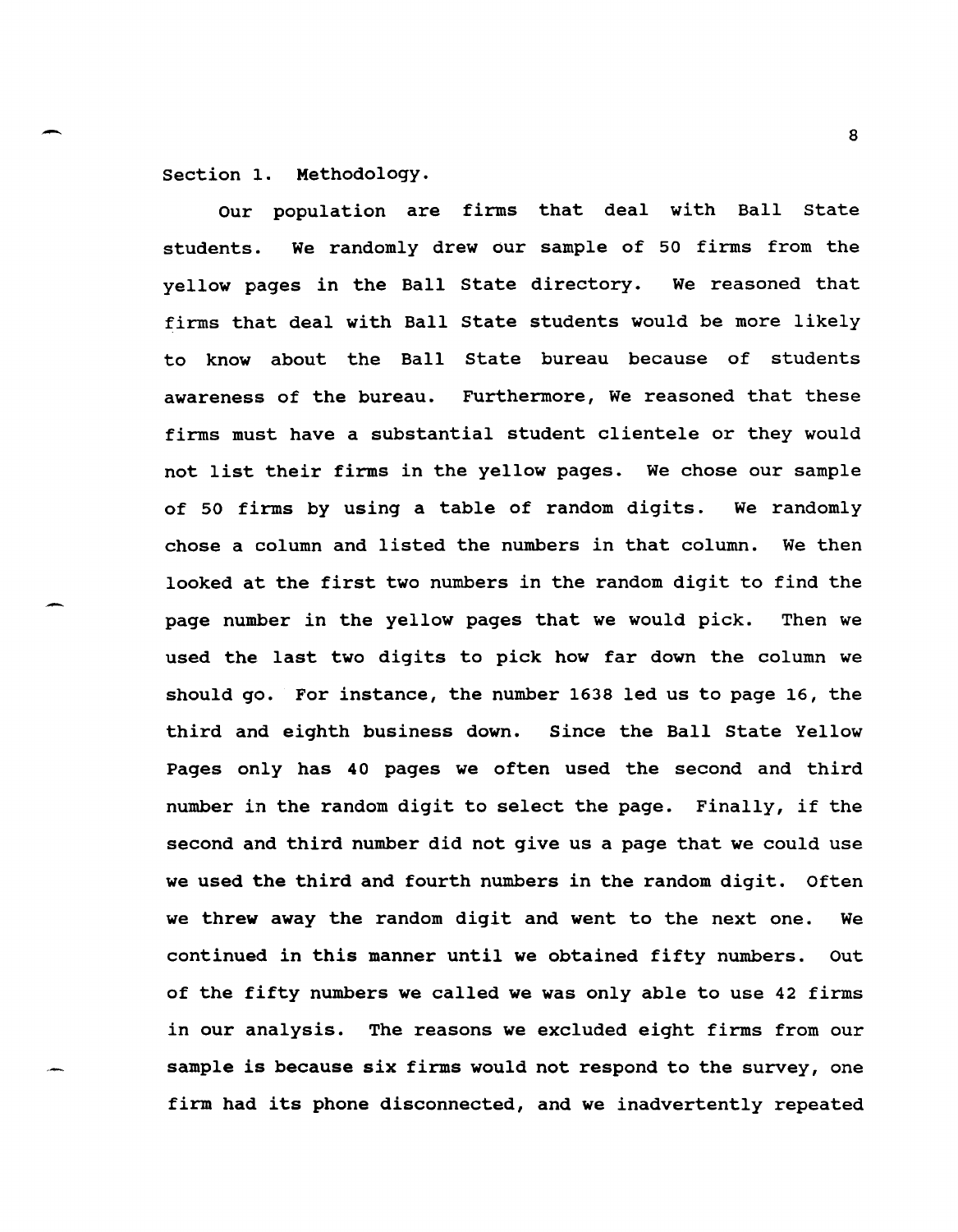one of the firms in our sample. The telephone survey that we

## used is given below:

## survey

Hello, my name is Cammy Barna and I am a Ball State student conducting a survey on business awareness of the Better Business Bureau. Could I please speak with the manager? Your business' name will be kept confidential and not associated with any response. Could I please have a minute of your time?

1. How many years have you been in business?

2. What proportion of your customers are Ball State students?

a. less than 25%

b. between 25% and 50%

c. between 50% and 75%

d. between 75% and 100%

3. How many customer complaints do you receive in one month?

4. What proportion of your complaints come from Ball State students?

a. less than 25%

b. between 25% and 50%

c. between 50% and 75%

d. between 75% and 100%

5. Did you know that the Better Business Bureau of Muncie Is located on the campus of Ball State University?

a. yes

b. no

6. Were you aware that the Ball State Better Business Bureau serves all residents and businesses in Delaware County?

a. yes

b. no

-

7. Have you ever had dealings with the Ball State Better Business Bureau?

a. yes - go to question 8.

b. no - go to question 9.

8. If so, what was the nature of that dealing? If more than one dealing, please state each dealing.

a. consumer complaint - How many \_\_\_\_\_\_\_\_?

- b. membership drive.
- c. advertising inquiry How many \_\_\_\_\_\_\_?
- d. other.
- 9. What services of the BBB are you aware of?

10. What do you feel is the primary purpose of the BBI1

11. What do you feel the primary purpose of the BBB should be?

Thank you very MUCh for your time and cooperationl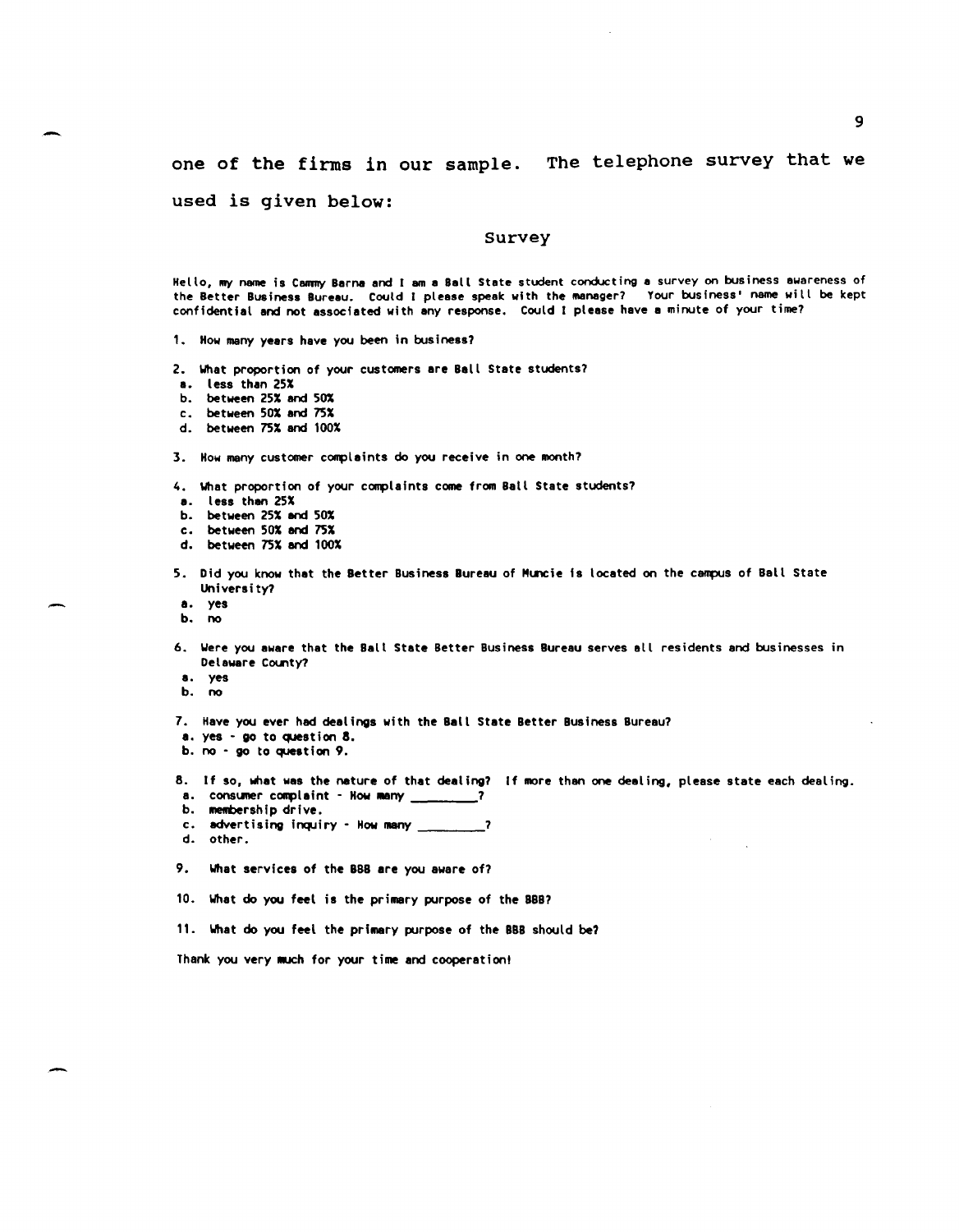The abbreviations for the data can be summarized by the

following table:

| <b>Yrs</b><br>Prop | Years in business.<br>Proportion of a business' customers that are Ball State<br>students |  |  |  |  |  |  |  |  |
|--------------------|-------------------------------------------------------------------------------------------|--|--|--|--|--|--|--|--|
| Comp               | The number of complaints received in one month.                                           |  |  |  |  |  |  |  |  |
| Perc               | Percentage of a firm's complaints that come from Ball                                     |  |  |  |  |  |  |  |  |
|                    | State students.                                                                           |  |  |  |  |  |  |  |  |
| Loc                | Location of the Better Business Bureau.                                                   |  |  |  |  |  |  |  |  |
| Awar               | Awareness of the Better Business Bureau serving Delaware                                  |  |  |  |  |  |  |  |  |
|                    | County.                                                                                   |  |  |  |  |  |  |  |  |
| Deal               | Dealings with the Better Business Bureau.                                                 |  |  |  |  |  |  |  |  |
| Nat                | Nature of dealings with Better Business Bureau.                                           |  |  |  |  |  |  |  |  |
| Serv               | Services of the Better Business Bureau                                                    |  |  |  |  |  |  |  |  |
| AcPurp             | Actual purpose of the Better Business Bureau.                                             |  |  |  |  |  |  |  |  |
| ExPurp             | Expected purpose of the Better Business Bureau.                                           |  |  |  |  |  |  |  |  |
|                    |                                                                                           |  |  |  |  |  |  |  |  |

We grouped the answers to the open-ended questions, 9, 10, 11,

into broad categories as defined below.

9.

--

-

- a. Provide information about businesses.
- b. Investigate consumer complaints.<br>c. Mediate between business and con
- c. Mediate between business and consumer.
- d. Do not know.
- Other.
- 10, 11.
- a. Provide information about businesses.<br>b. Investigate consumer complaints.
- b. Investigate consumer complaints.<br>c. Mediate between business and con
- c. Mediate between business and consumer.<br>d. Protect consumer.
- Protect consumer.
- e. Help consumer, business, or both.<br>f. Do not know
- f. Do not know
- g. None.
- h. Other.

The raw data on the 42 businesses is provided in the appendix.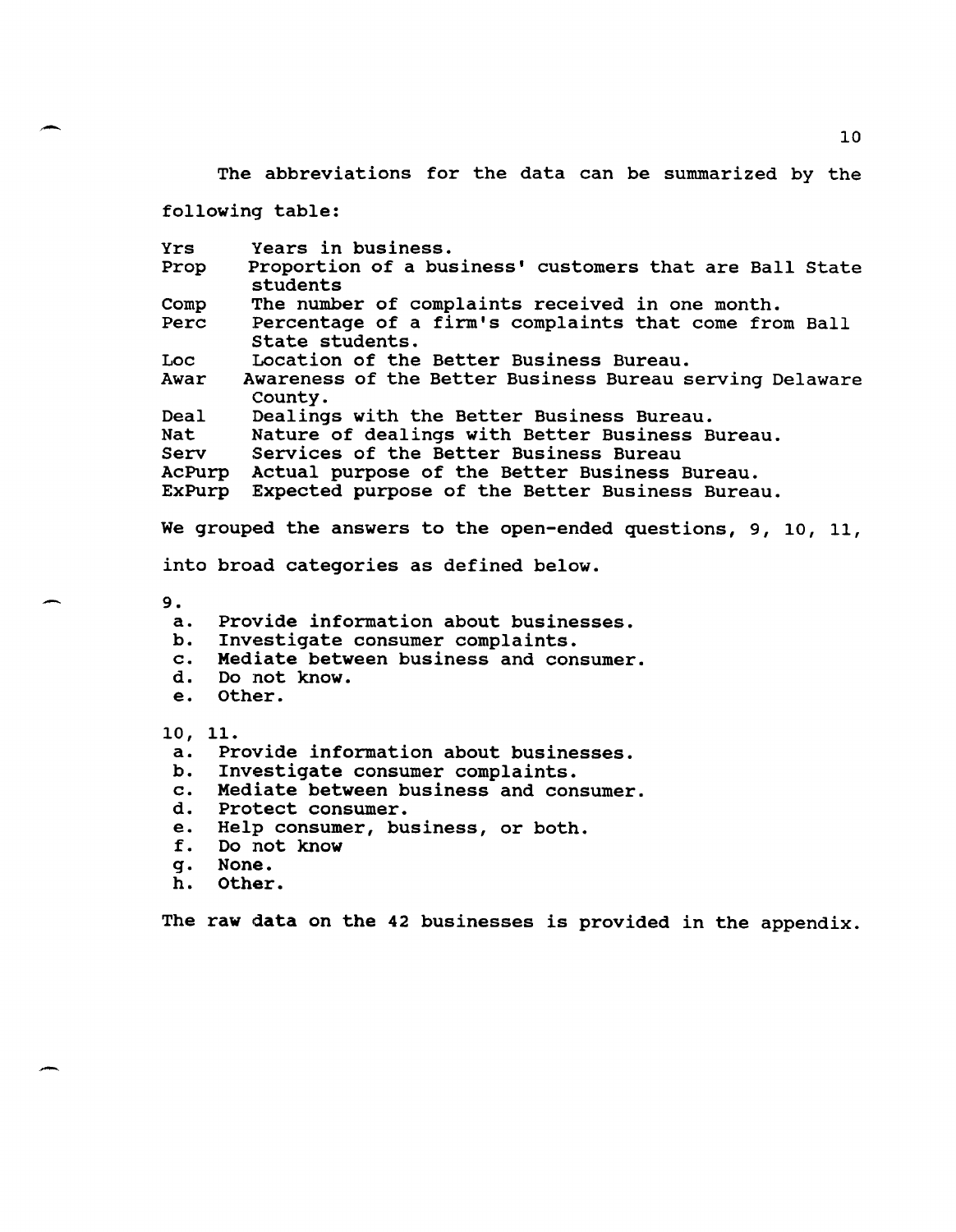section 2. Results.

In this section, we summarize our results. To compute the results, we used the statistical package, Minitab. The statistics we computed were the mean, variance and correlation of responses. We did not do hypothesis testing of the mean, variance, and correlation. This thesis is only a preliminary analysis of the business awareness of the Better Business Bureau. A more complete analysis with a larger sample would provide much stronger relationships and hypothesis testing would be more appropriate. We are not so interested in the strength of our numbers. We are more concerned with what are limited sample suggests about the signs or direction of our numbers. For instance, we are not so interested in the exact correlation between two variables. Rather, we are interested in whether the correlation is positive or negative.

a. Background information about the businesses.

In this subsection, we provide background information about the firms in our sample. This background information includes the number of years a firm has been in business, the proportion of a firm's customers that are Ball state students, the number of complaints a firm receives in one month, and the percentage of a firm's complaints that come from Ball state students. First, firms in our sample have been in business on average for 15.37 years. The oldest firm is 73 years old and the newest firm is 7 months old. One-half of the firms have been in business for more than 10.25 years; one-half of the firms have

 $\sim$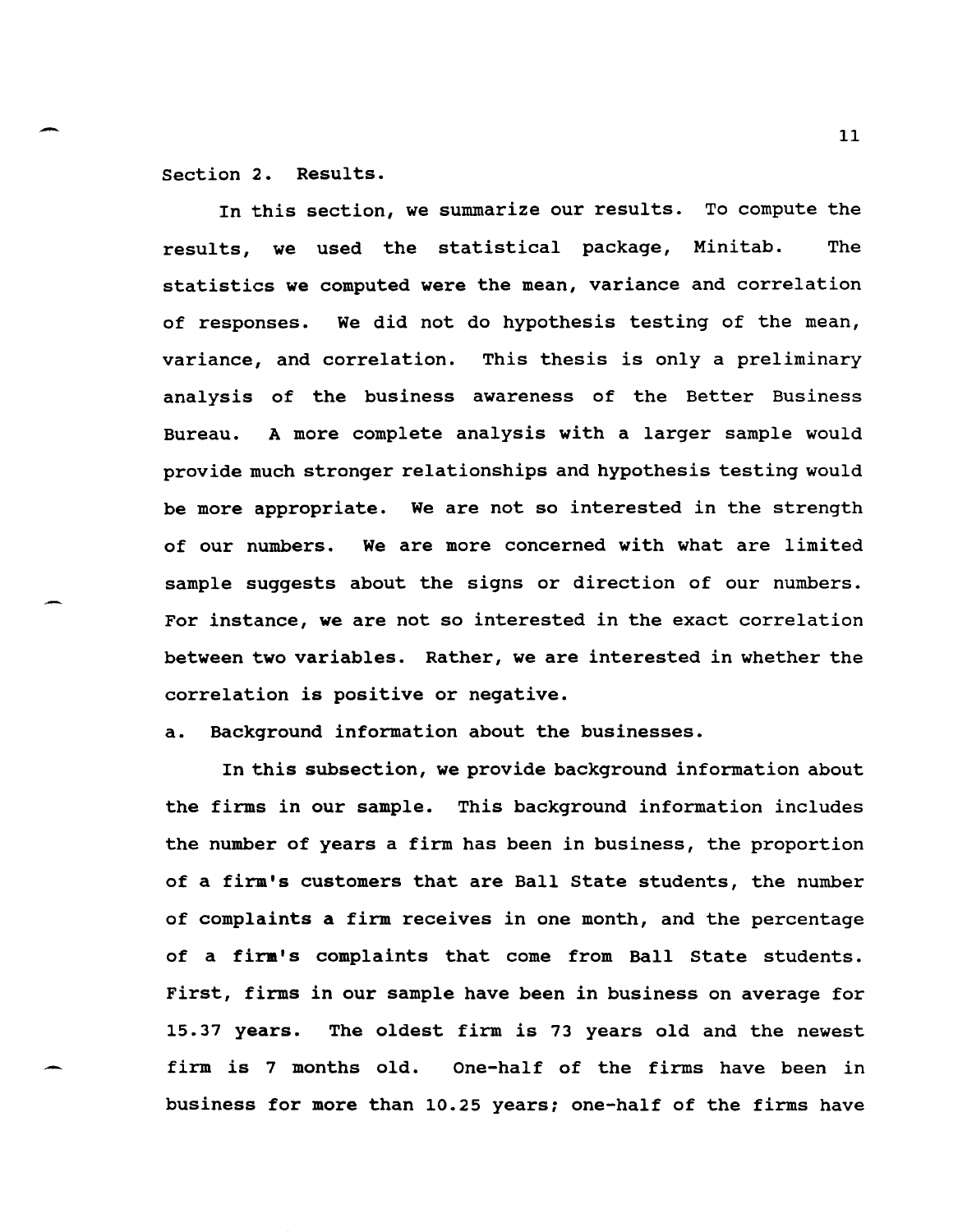been in business for less than 10.25 years.

Second, twenty-four firms or 58.54% of all firms report that students account for less than 25% of the firm's customers. Nine firms or 21.95% of all firms report that students account for between 25% and 50% of the firm's customers. One firm or 2.44% of all firms report that students account for between 50% and 75% of the firm's customers. Finally, seven firms or 17.07% of all firms report that students account for between 75% and 100% of the firm's customers.

Third, firms receive on average 2.714 complaints per month. Seven of the firms or 16.67% of all firms reported that they received no complaints during a given month. The maximum number of complaints received by a firm in the sample is twenty. Onehalf of the firms receive no fewer than 2 complaints per month; one-half of the firms receive no more than 2 complaints per months. Twelve firms or 28.57% of all firms receive 2 complaints per month.

Fourth, thirty-five firms or 85.37% of all firms report that complaints from Ball State students account for less than 25% of all complaints. No firms report that complaints from Ball state students account for between 25% and 50% of all complaints. Two firms or 4.88% of all firms report that complaints from Ball State students account for between 50% and 75% of all complaints and four firms or 9.76% of all firms report that complaints from Ball State students account for between 75% and 100% of all complaints.

 $\sim$  12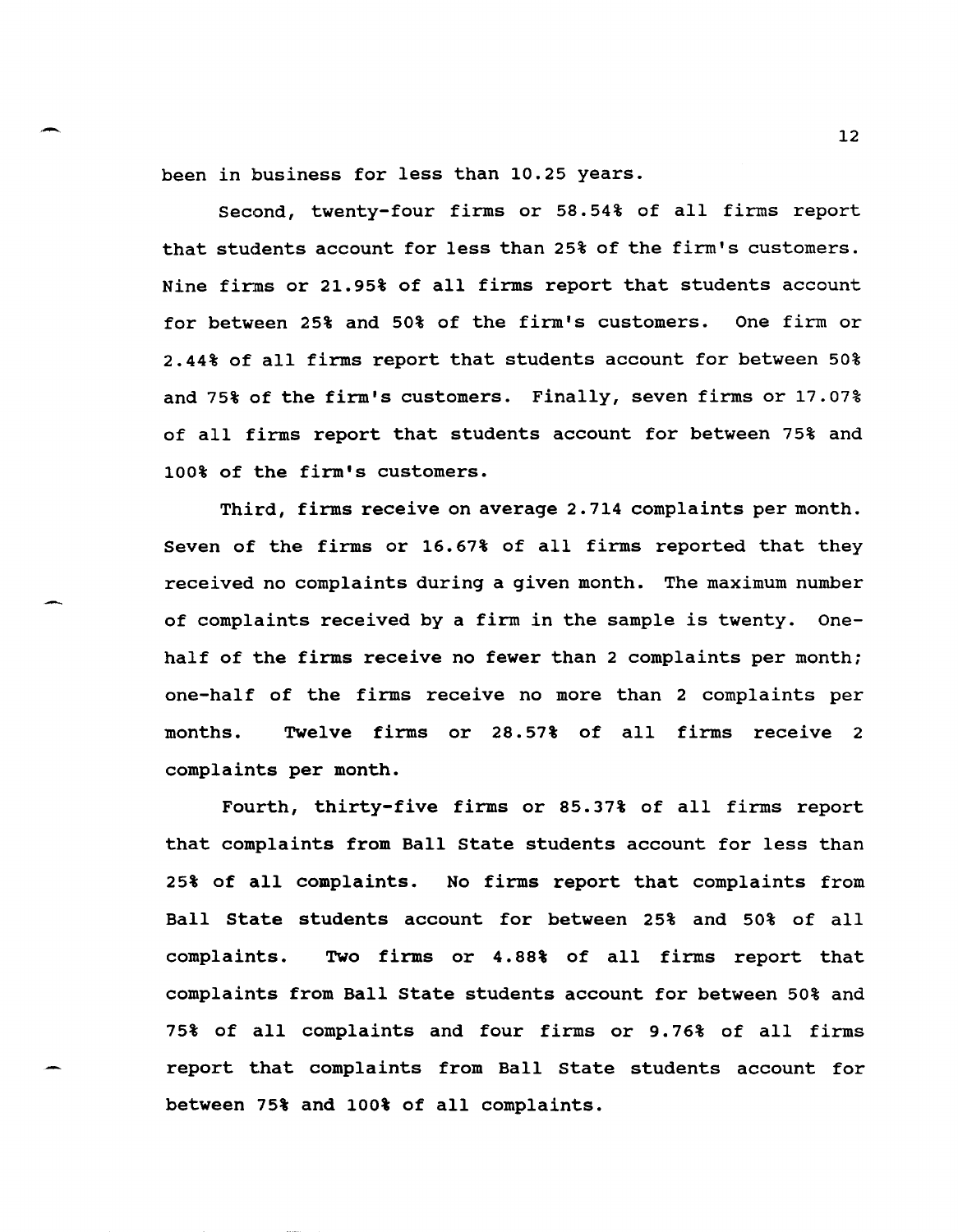Fifth, we would predict a priori that the number of years in business would be correlated negatively with the number of complaints. On the one hand, a firm that has been in business for some time should know how to avoid complaints. On the other hand, firms that have too many complaints do not survive that long. Our results confirm this a priori prediction but the correlation between the two variables is weak, (correlation between the two variables is -.079).

Finally, as expected, the firms that had the lowest proportion of students as clientele had the lowest percentage of complaints from students. 95.83% of the firms that have 25% or fewer student clienteles report fewer than 25% of their complaints come from Ball state students. Out of the seventeen firms that report a higher percentage of students as customers, only 5 report that more than 25% of their complaints come from Ball state students.

b. Firms' Awareness of the Ball state Better Business Bureau.

In this subsection, we discuss our results on firms' awareness of the Ball state Better Business Bureau. First, 31.71% of all firms surveyed had dealings with the Ball state Better Business Bureau. Of those firms that had dealings with the Better Business Bureau, 84.62% knew that the Better Business Bureau of Muncie was located on the campus of Ball state university. 53.57% of the firms that had no dealings with the Better Business Bureau knew the location. Moreover, dealings with the Better Business Bureau and knowing the location of the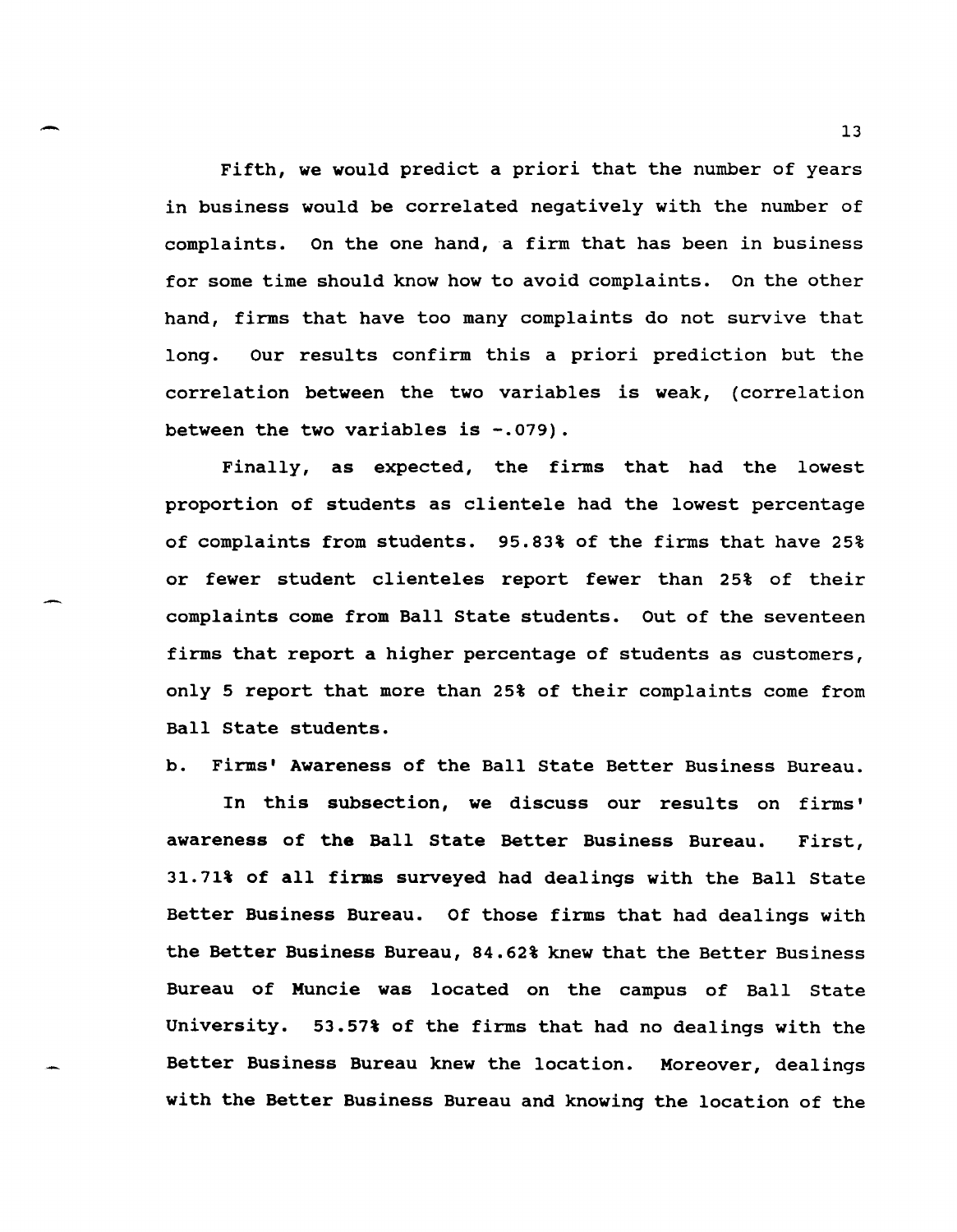better business bureau is positively correlated with correlation equal to .300 as expected. We would expect this result because workers at the bureau identify the bureau as the Ball state Better Business Bureau.

-

-

Second, of the thirteen firms that had dealings with the Ball State Better Business Bureau 30.77% had been contacted by the Better Business Bureau because of consumer complaints. 30.77% of the firms report dealings with the Better Business Bureau consisted of advertising inquiries. 15.38% of the firms had been contacted by the Better Business Bureau through the Bureau's membership drive.

Third, 71.43% of all firms were aware that the Ball State Better Business Bureau served all residents and businesses in Delaware county. A curious result, however, was the nine firms that did not know where the Ball State Better Business Bureau was located did know that the Ball State Better Business Bureau served all residents and businesses in Delaware county. The question we ask is how can businesses know the Better Business Bureau is run by Ball State but not know where it is located. One possible explanation is that businesses do not know where on the campus the Bureau is but do know that it is located somewhere on campus.

Fourth, the higher the percentage of complaints from students, the more firms knew that the Better Business Bureau was located on the campus of Ball State University. 100% of all firms that had 50% or more complaints from students knew the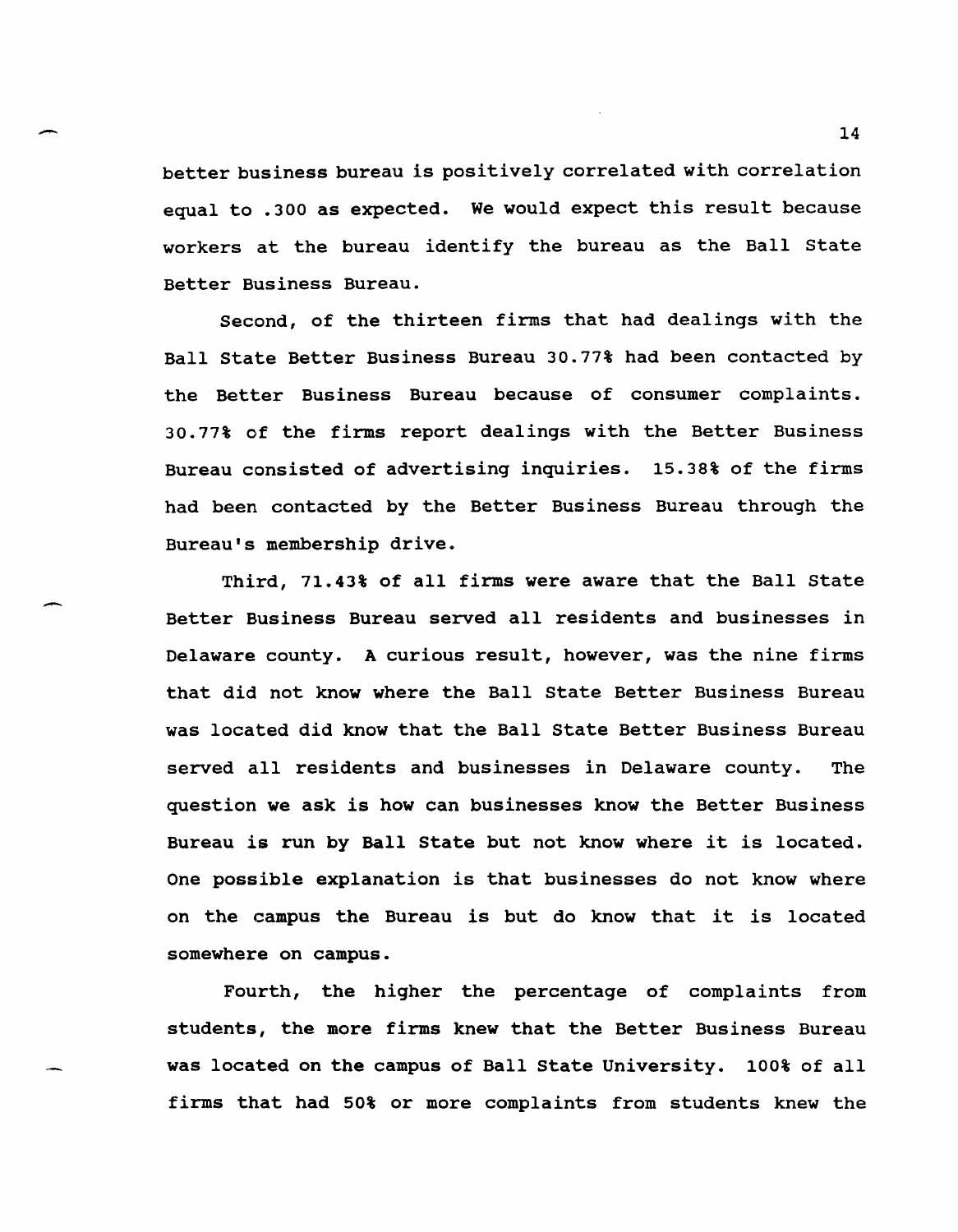location of the Bureau. Only 60% of firms that had less than 50% of their complaints from students knew where the Bureau is located.

Fifth, we would expect a priori that firms that had a greater percentage of complaints from students would also be more likely to have had dealings with the Better Business Bureau since students can easily stop by the Bureau between classes. Our results do not confirm our expectations. 84.62% of firms that receive 25% or fewer of their complaints from students had dealings with the Better Business Bureau. 85.19% of firms that receive 50% or more of their complaints from students had no dealings with the Better Business Bureau.

Sixth, 34.15% of the firms are aware that the Better Business Bureau provided information to consumers. Five of these fourteen firms had dealings with the Ball State bureau. Three of these 5 firms had been contacted by the bureau because of a consumer complaint or advertising inquiry. 34.15% of the firms reported that the Better Business Bureau is a place for consumers to complain when they had a problem with a business. Three of these 14 firms had dealings with the Better Business Bureau. Two of these three firms had been contacted by the bureau because of a consumer complaint or advertising inquiry. 4.88% of the firms reported that the Better Business Bureau mediates between businesses and consumers. Both of these firms had dealings with the Ball State bureau. One of the firms had been contacted by the bureau because of a complaint. 21.95% of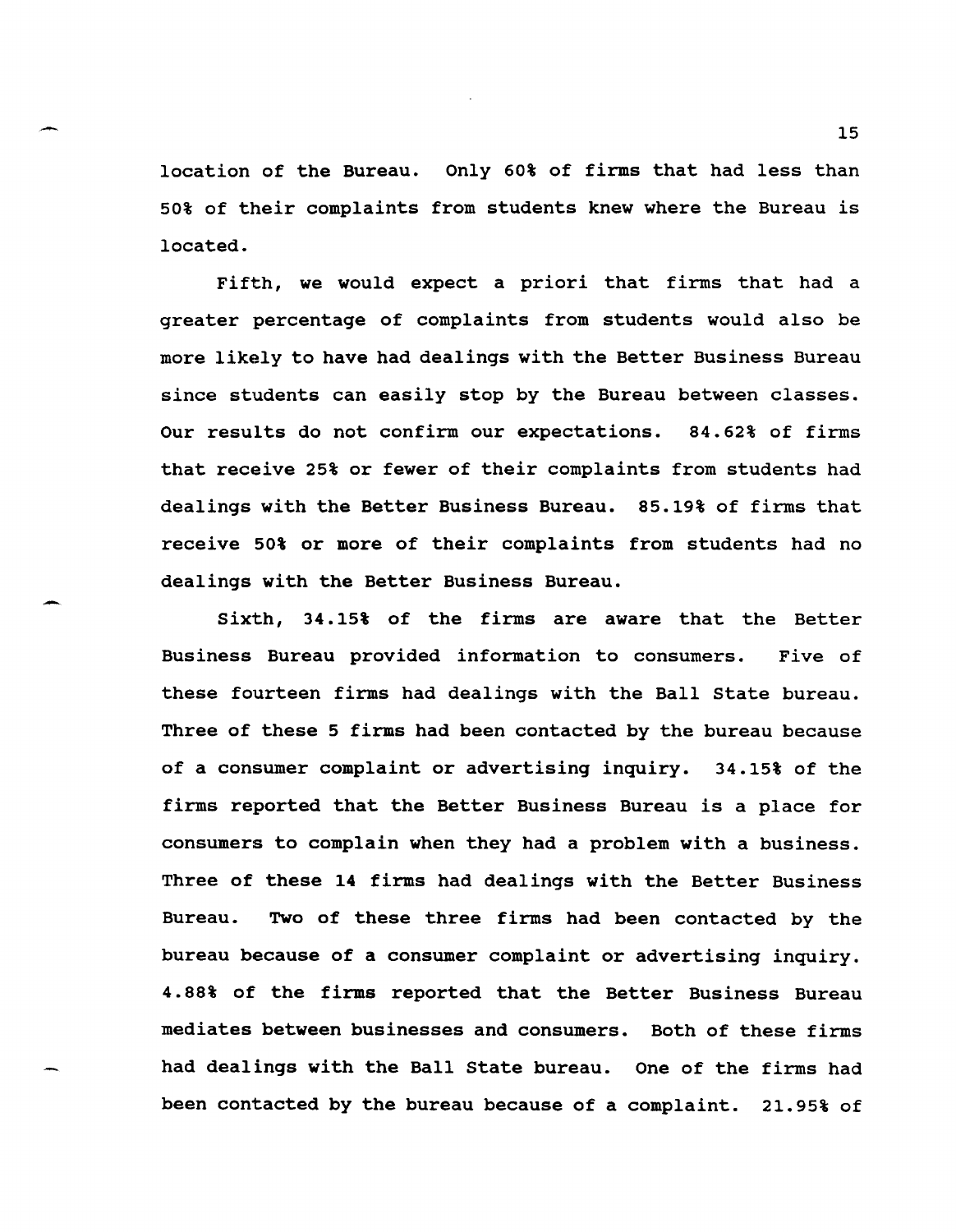the firms were not aware of the Better Business Bureau's services although two of these 9 firms had dealings with the Better Business Bureau.

c. Purpose of the Better Business Bureau.

-

In this subsection, we discuss what firms perceive as the purpose of the Better Business Bureau and what they feel the primary purpose of the Bureau should be. sixteen of the firms believed the current purpose of the Better Business Bureau is what it should be. But firms differed on what they thought the primary purpose of the Better Business Bureau was. 21.43% of the firms believed the bureau's purpose is to provide information. 23.81% of the firms believe that the Better Business Bureau's purpose should be to provide information. 14.29% of the firms felt the purpose of the Better Business Bureau is to handle consumer complaints. 4.76% of the firms felt that handling complaints should be the Better Business Bureau's primary purpose. 11.90% of the firms felt the Better Business Bureau's purpose is to act as a mediator between the firm and the consumer. 11.90% of the firms believed that this should be the Better Business Bureau's purpose. 21.43% of the firms felt that the Better Business Bureau protected consumers. 16.67% of the firms felt that consumer protection should be the Better Business Bureau's primary purpose. 14.29% of the firms felt that the better Business Bureau helps consumers, businesses, or both. 14.29% of the firms felt that this should be the Better Business Bureau's primary purpose.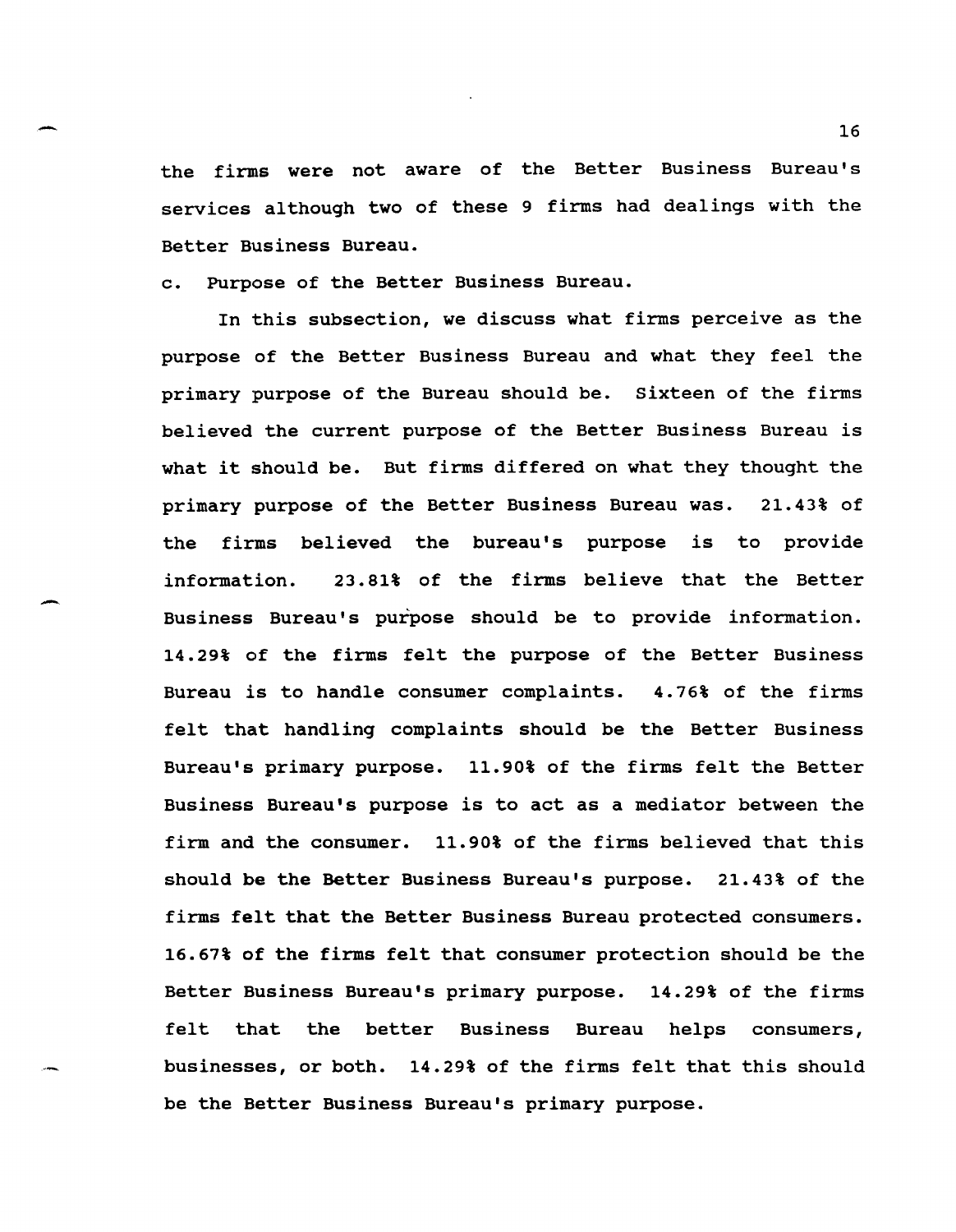section 3. Conclusion.

--

The purpose of this thesis is to measure firms' awareness of the Ball state Better Business Bureau. Although the results obtained are preliminary because of limited time and budget constraints, we believe that these results suggest important relationships that can be strengthened with further research.

One-half of the firms surveyed indicated that Ball state students represented less than 25% of their clientele. One reason for this low patronage by students is that students are from local areas and often rely on business in their local neighborhoods or hometown. In this case our population is too narrow. An interesting extension would be to survey a sample of all Delaware county firms. Moreover, because of this low patronage by Ball State students, firms also report that less complaints come from Ball state students. This figure, however, could also be the result of a lack of initiative on the students' part to correct unfair business practices. Furthermore, students may not choose to utilize the bureau when initiating a complaint as evidenced by the lack of correlation between the percentage of complaints that come from Ball state students and the percentage of firms that have had dealings with the Better Business Bureau. Indirectly, business awareness of the Ball state Better Business Bureau could be increased by promoting student use of the bureau.

Curiously, some firms knew of the Ball state Better Business Bureau but could not identify its location. By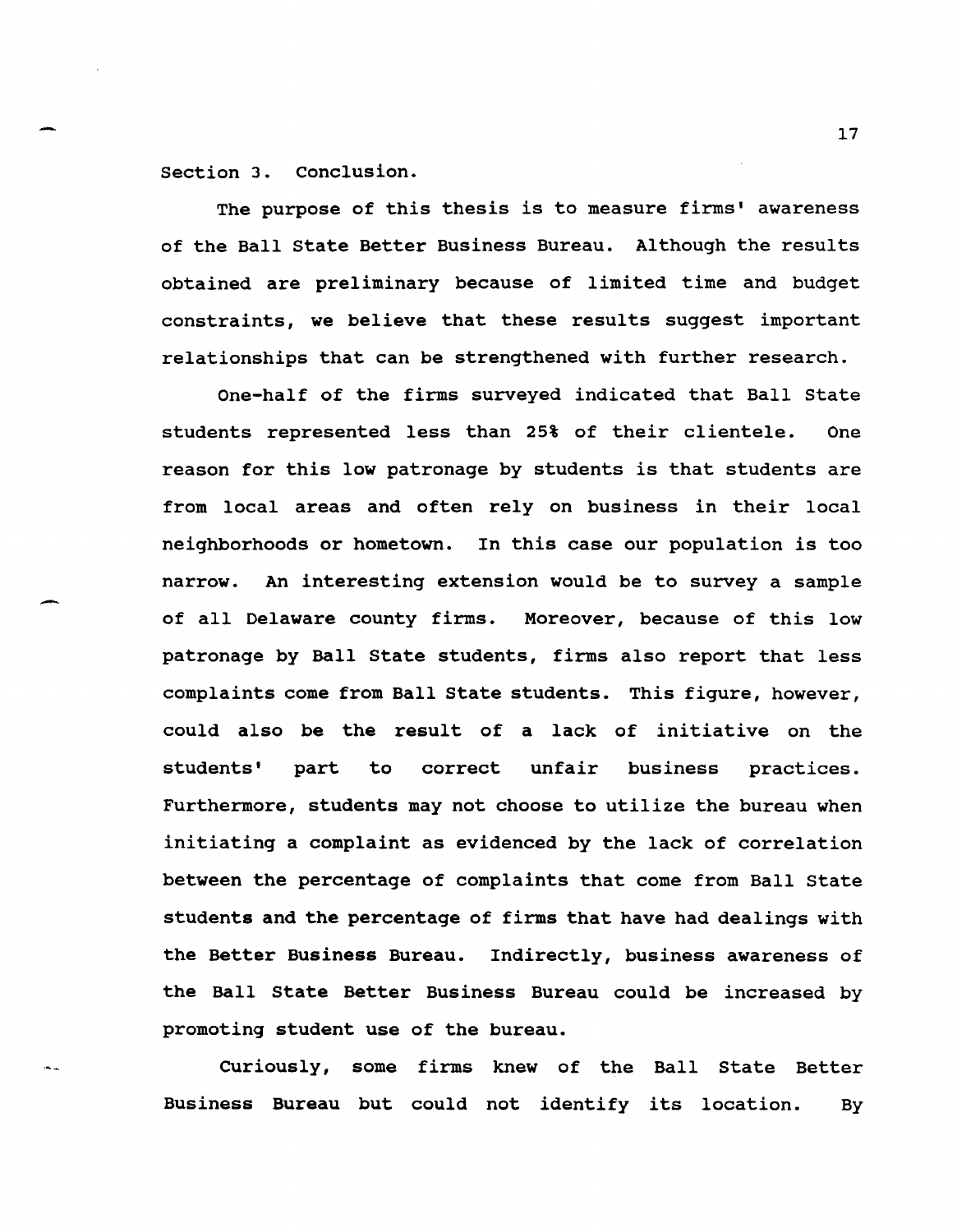stressing the exact campus location, the Whitinger Building, the bureau would promote easier access, increased use, and more awareness of its services.

-

-

Only thirteen firms reported past dealings with the Ball state Better Business Bureau. The largest percentage of these dealings were the result of consumer complaints and advertising inquiries. Membership drives accounted for only 15.38% of bureau-business interaction. Emphasis on membership development would increase firms' awareness of the bureau and promote the idea that the bureau exists to help both firms and consumers.

Further research into this area requires an increase in the number of firms surveyed and an increase in the scope of the sample of firms. Surveying only firms that are listed in the Ball State Directory limits the accuracy of the results especially when such a large number of students are from local areas and rely on a larger pool of firms.

18